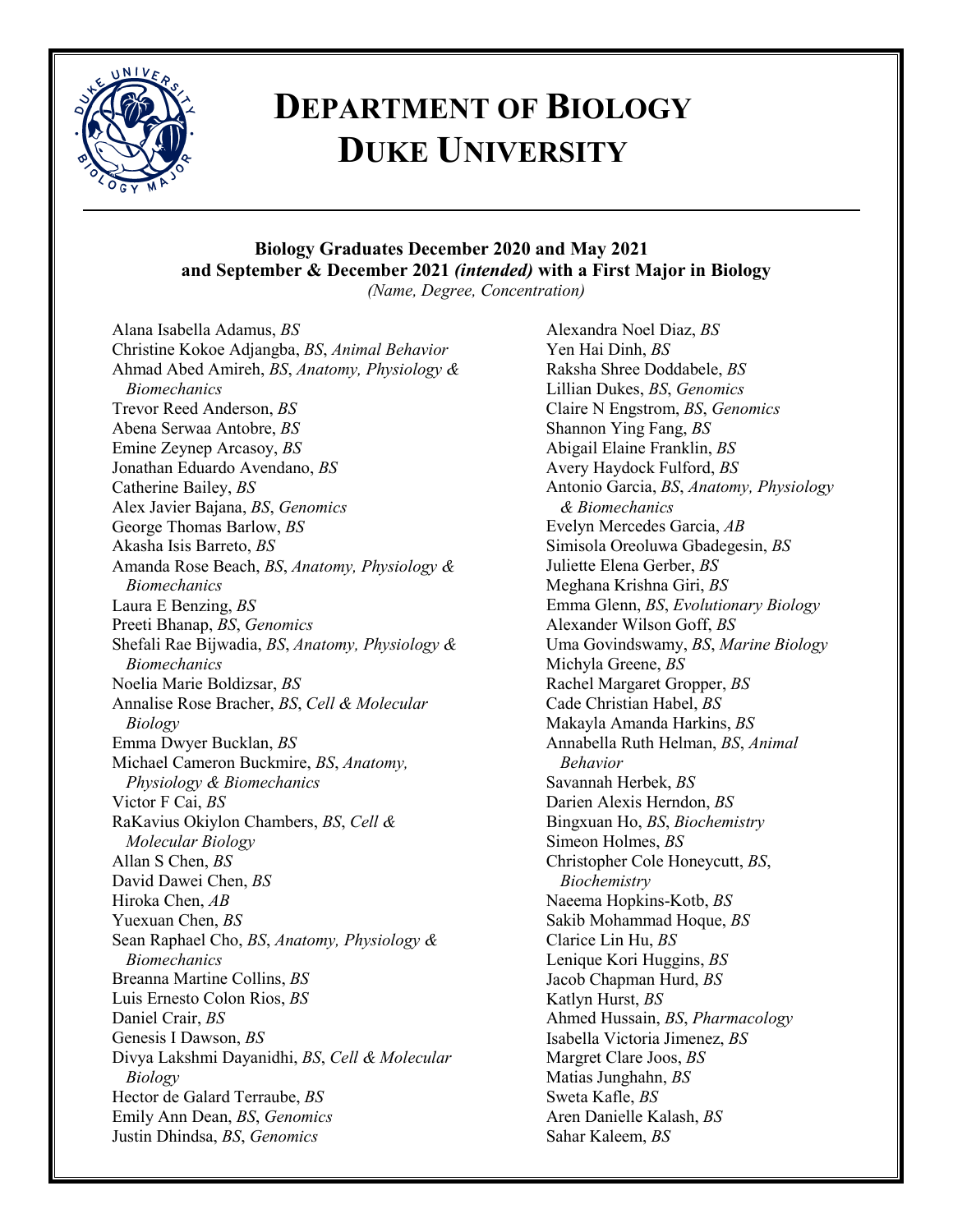Ezra Henry Kalmowitz, *BS* Marley Erin Kaplan, *BS*, *Marine Biology* Marium Khan, *BS* Boyoung Kim, *BS* Jiwoo Lisa Kim, *BS*, *Neurobiology* Yu Jun Kim, *BS* Bailey Phillips Knight, *BS* Arthi Shankar Kozhumam, *BS* Leonie Madelaine Kurzlechner, *BS* Katherine Margaret Kutzer, *BS* Sarah Keren Kwartler, *BS*, *Marine Biology* Alexa Lavergne, *BS* Michelle C Lee, *BS*, *Genomics* Harry Liang, *BS* Anne Littlewood, *AB* Samuel Wei-chen Liu, *BS*, *Cell & Molecular Biology* Kya Locklear, *BS* Matthew Donnelly Long, *AB* Hongkun Lu, *BS*, *Marine Biology* Christopher Lyon, *BS* Lauren Ann Grace Mahoney, *BS*, *Marine Biology* Elise Jordan Malone, *BS*, *Animal Behavior* Hannah Hatsue Marchuk, *BS* Amelia Tess Martin, *BS* Sage Martineau, *BS*, *Cell & Molecular Biology* Emily Belle Marun, *BS* Gabriela Elizabeth McDonald, *BS* Margaret Hawkins McKelvy, *BS* Tyler Kenyon Meier, *BS* Jonathan Mengistu, *BS*, *Biochemistry* Ellen Vernell Mines, *BS* Karina Moreno Bueno, *BS* Lillian Magdalene Needam, *BS* Lindsey Raine Noonan, *BS* Keegan O'Reilly, *BS* Maria Rebecca Papadopoulos, *BS* Osmay Pardias, *BS* Mihir Narendra Patel, *BS* Ayana Paul, *BS*, *Cell & Molecular Biology* Meghan Peel, *BS* Margaret Jane Pickard, *BS* Elender Reeve Pittman, *BS* Pavel Andreevich Pivarshev, *BS* Jesse Nathaniel Prakken, *BS* Victoria Claudettee Priester, *BS* Daniel Alexander Raftis, *BS* Aneesha Raj, *BS* Angela Meret Renne, *BS*, *Anatomy, Physiology & Biomechanics* Kayla M Roche, *BS* Ashleigh Rodriguez, *BS* Nicholas Khamis Saba, *BS*, *Genomics*

Luke Lin Sang, *BS*, *Biochemistry* Payton K Schwantz, *AB* Ryan Harrison Sellers, *BS*, *Neurobiology* Vivian W Shing, *BS*, *Cell & Molecular Biology* Alexandra Singleton, *BS* Tymofii H Sokolskyi, *BS*, *Evolutionary Biology* Sami Soliman, *BS* Jenny Rae Steindl, *BS* Geary Lee Stonesifer IV, *AB* Wendy D Tan, *BS*, *Neurobiology* Christopher S Teufel, *BS*, *Marine Biology* Emile Alexander Therrien, *BS*, *Anatomy, Physiology & Biomechanics* Camryn Thompson, *BS* Grace Ann Travers, *BS* Meredith Rose Trimpey-Warhaftig, *BS* Daniel Edward Chun-Chei Tsai, *BS* Addison Lillian Van Emon, *BS* Ananya Vohra, *BS* Ciana Bria Walcott, *BS* Calvin Wang, *BS* Peter Wang, *BS* Yanze (Hubert) Wang, *BS* Natalie Ann Weinrauch, *BS* Zachary Addison Weishampel, *BS* Tzu-Chieh Michael Wen, *BS*, *Cell & Molecular Biology* Tristan Tyler Westover, *BS*, *Marine Biology* William H White, *BS* Camille Anne Wilder, *BS* Lauren Megan Willis, *BS*, *Anatomy, Physiology & Biomechanics* Shitong Wu, *BS*, *Cell & Molecular Biology* Shuyun Xiao, *BS* Benjamin Ping Xu, *BS* Kelly W Yang, *BS*, *Cell & Molecular Biology* Peter Yao, *BS* Alan Haosheng Zhao, *BS* Amy Yue Zhao, *BS*, *Cell & Molecular Biology* Megan Tianyi Zhao, *BS* Jenny Liu Zheng, *BS* Lucy Zheng, *BS* Michael Tianhan Zheng, *BS* Lillian Zhu, *BS* Qiuyu Zhu, *BS* Trudy Tianyi Zou, *BS*, *Cell & Molecular Biology*